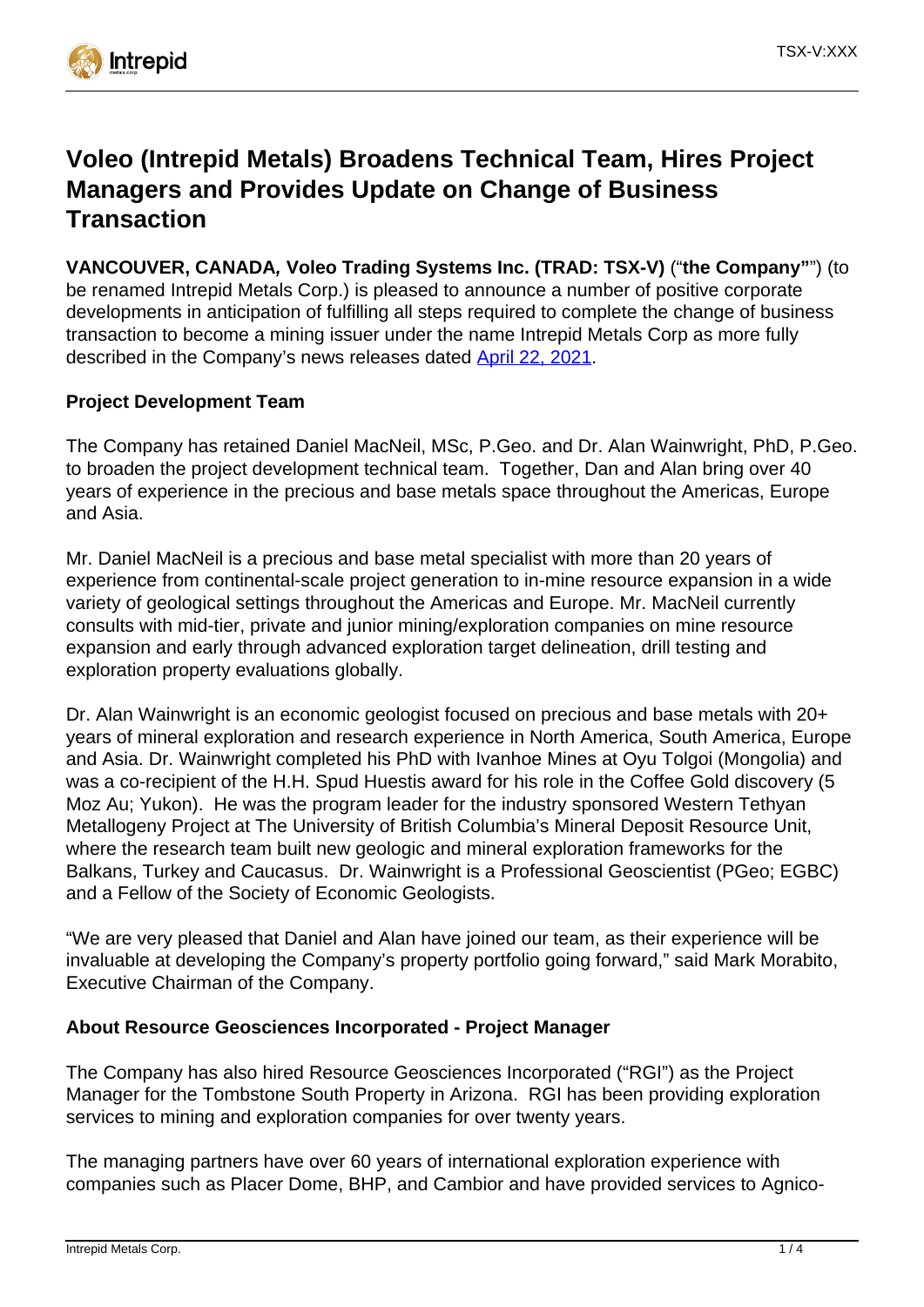

Eagle, BHP Billiton, Yamana Gold, First Quantum and many more. RGI will be providing geological consulting services, administrative services and logistical support to Voleo on the Tombstone South Project. RGI will assist in finalizing drill-hole targets in preparation for a 3000-metre drill program planned for Q1 2022. The required permits for this program are already in place. RGI will also be running the program on the ground and managing all site personnel and subcontractors in the field.

The RGI team is led by Dr. Matthew Gray who holds a Ph.D. in Geology from the Colorado School of Mines. During his thirty-year career, he has directed generative exploration programs and project evaluations throughout the Americas. Dr. Gray has extensive experience in project development and resource/reserve QA/QC validations and acts as a Qualified Person as per the definitions of CSA National Instrument 43-101 for programs conducted on behalf of clients.

### **Update on Business Transaction and Name Change to Intrepid Metals Corp.**

As previously announced, the Company has received conditional approval for its change of business transaction and the acquisition of the Tombstone South Property. The Company has now obtained written consent from the majority of its shareholders for the transaction and the only material condition outstanding to complete the transaction is the closing of the concurrent financing. The Company is in the process of completing the financing and expects it will be completed before mid-November.

In anticipation of final approval from the TSX Venture Exchange for its change of business transaction, a new website has been developed and can be found at [www.intrepidmetals.com](http://www.intrepidmetals.com).

### **About Tombstone South**

The Tombstone South Property is located 5.6 kilometers southwest of the town of Tombstone, Cochise County, Arizona, USA. The Property is easily accessible via two hours of driving on paved highway from Tucson, Arizona. The Property is an exploration stage opportunity with potential to discover substantial, high-grade, silver/ lead/zinc veins and carbonate replacement deposits similar to those mined in the Tombstone District. The Tombstone mines produced 32 million ounces of silver in the 1880s.

The target concept on the Property, in addition to the Tombstone style silver mineralization in the Bisbee Group, will be to test the Cretaceous-Paleozoic contact. This stratigraphic horizon hosts the Taylor silver/lead/zinc deposit in southern Arizona, which was bought for US\$1.3B in 2018 by South 32. The Cretaceous-Paleozoic contact zone on the Property, including its proximity to low grade porphyry copper deposits and high-grade silver deposits, presents a very favorable setting for Taylor deposit style mineralization.

### **Additional Information**

Trading in the common shares of the Company on the Exchange will remain halted until such times as the requirements of the Exchange are met.

Completion of the transaction is subject to a number of conditions, including but not limited to,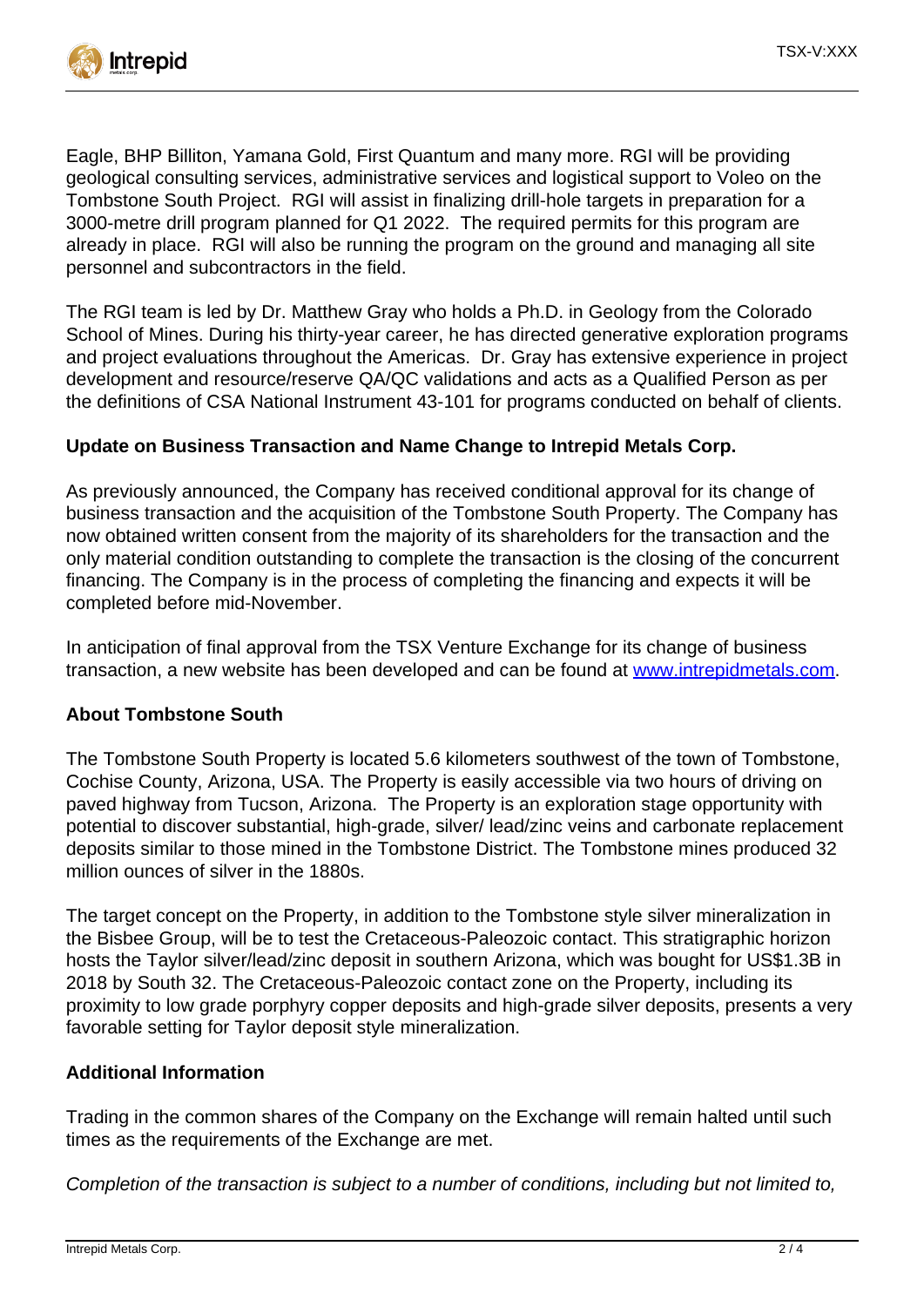

Exchange acceptance and if applicable, disinterested shareholder approval. Where applicable, the transaction cannot close until the required shareholder approval is obtained. There can be no assurance that the transaction will be completed as proposed or at all.

Investors are cautioned that, except as disclosed in the management information circular or filing statement to be prepared in connection with the transaction, any information released or received with respect to the transaction may not be accurate or complete and should not be relied upon. Trading in the securities of Voleo Trading Systems Inc. should be considered highly speculative.

The TSX Venture Exchange Inc. has in no way passed upon the merits of the proposed transaction and has neither approved nor disapproved the contents of this news release.

The Company's technical work on the Tombstone South Project is supervised by Dr. Chris Osterman, P.Geo., a consultant of the Company and a Qualified Person as defined by National Instrument 43-101. Dr. Osterman has reviewed and approved the technical information contained in this news release.

For additional information on the Tombstone South Property please refer to the National Instrument 43-101 Technical Report dated effective May 10, 2021 entitled "Technical Report on the Tombstone South Property, Cochise County, Arizona, USA" filed on SEDAR at [www.sedar.com.](http://www.sedar.com)

### **About Voleo Trading Systems Inc./Intrepid Metals Corp.**

For more information on the Company please visit [www.intrepidmetals.com](http://www.intrepidmetals.com)

### **ON BEHALF OF THE VOLEO BOARD**

### **"Mark Morabito" Executive Chairman**

For further information please contact:

Investor Relations +1-604-681-8030 [investor.relations@myvoleo.com](mailto:investor.relations@myvoleo.com)

#### **Cautionary Note Regarding Forward-Looking Information**

Certain statements contained in this release constitute forward-looking statements and forward-looking information (collectively referred to herein as "forward-looking statements") within the meaning of applicable Canadian securities laws. Such forward-looking statements relate to: (i) removal of conditions relating to the completion of the Transaction; (ii) completion of any concurrent financing; and (iii) receipt of TSXV, regulatory and, if applicable, shareholder approvals of the Transaction.

All statements other than statements of historical fact may be forward-looking statements. Such forward-looking statements are often, but not always, identified by the use of words such as "seek", "anticipate", "budget", "plan", "estimate", "expect", "forecast", "may", "will", "project", "potential", "intend", "could", "might", "should", "believe" and similar expressions. These statements involve known and unknown risks, uncertainties and other factors that may cause actual results or events to differ materially from those anticipated in such forward-looking statements. Voleo believes the expectations reflected in those forward-looking statements are reasonable but no assurance can be given that